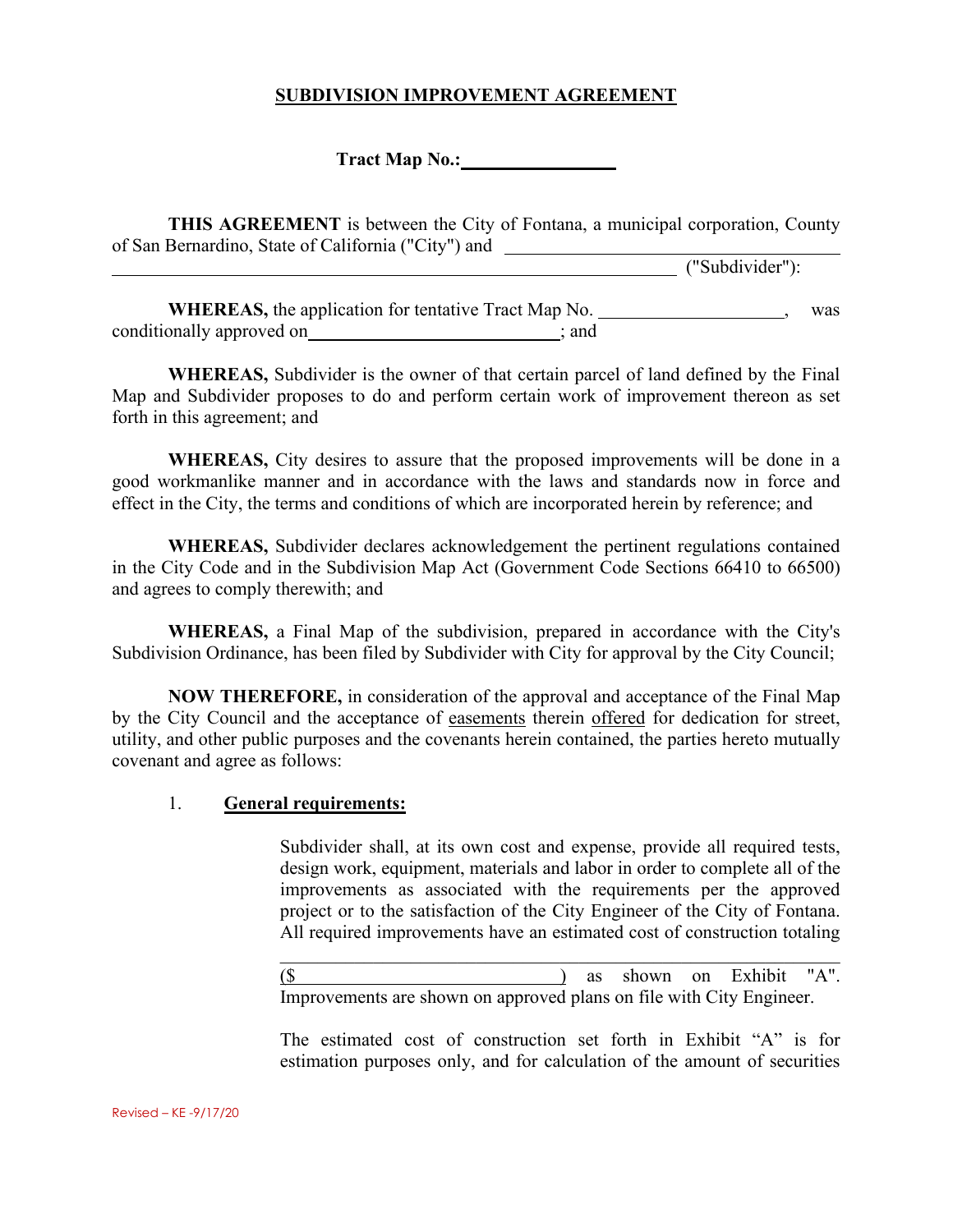required pursuant to the provisions of section (2), below. Subdivider's obligation to complete the improvements, or any portion of them, is not limited in any way by the estimated cost of construction, and the obligation of Subdivider's surety in connection with the securities required pursuant to the provisions of section (2), below.

#### 2. **Security:**

Subdivider shall, at all times, guarantee its performance of this agreement by furnishing to City and maintaining good and sufficient security as required by the State Subdivision Map Act on forms approved by City for the purposes and in the amounts as follows:

- a. To ensure a faithful performance of this agreement in regard to the improvements in the amount of 100% of the estimated cost of construction of the improvements; and
- b. To secure payment to any contractor, sub-contractor, persons renting equipment or furnishing labor or materials for the improvements required to be constructed or installed pursuant to this agreement in the additional amount of 100% of the estimated cost of construction of the improvements; and
- c. To guarantee or warranty the work done pursuant to this agreement for a period of one (1) year following acceptance thereof by City Council of the City of Fontana against any defective work or labor done or defective materials furnished in the amount of 20% of the estimated cost of construction of the improvements; and
- d. To warranty the setting of required subdivision monuments within oneyear following recordation of the Final Map in the amount of 100% of the estimated cost of setting subdivision monuments as shown in Exhibit "A".
- e. To guarantee the landscape maintenance of all landscape improvements for a period of one year (1) year following acceptance of thereof by the City.

The securities required by this agreement shall be kept on file with the City Clerk. The terms of the security documents required by this agreement are hereby incorporated in this agreement by reference and copies attached hereto.

The security, which guarantees performance, can be released upon acceptance of the improvements by the City Council. The security which guarantees payment to contractor, sub-contractors and to persons furnishing labor, materials or equipment will be released 6 months after acceptance of the improvements by the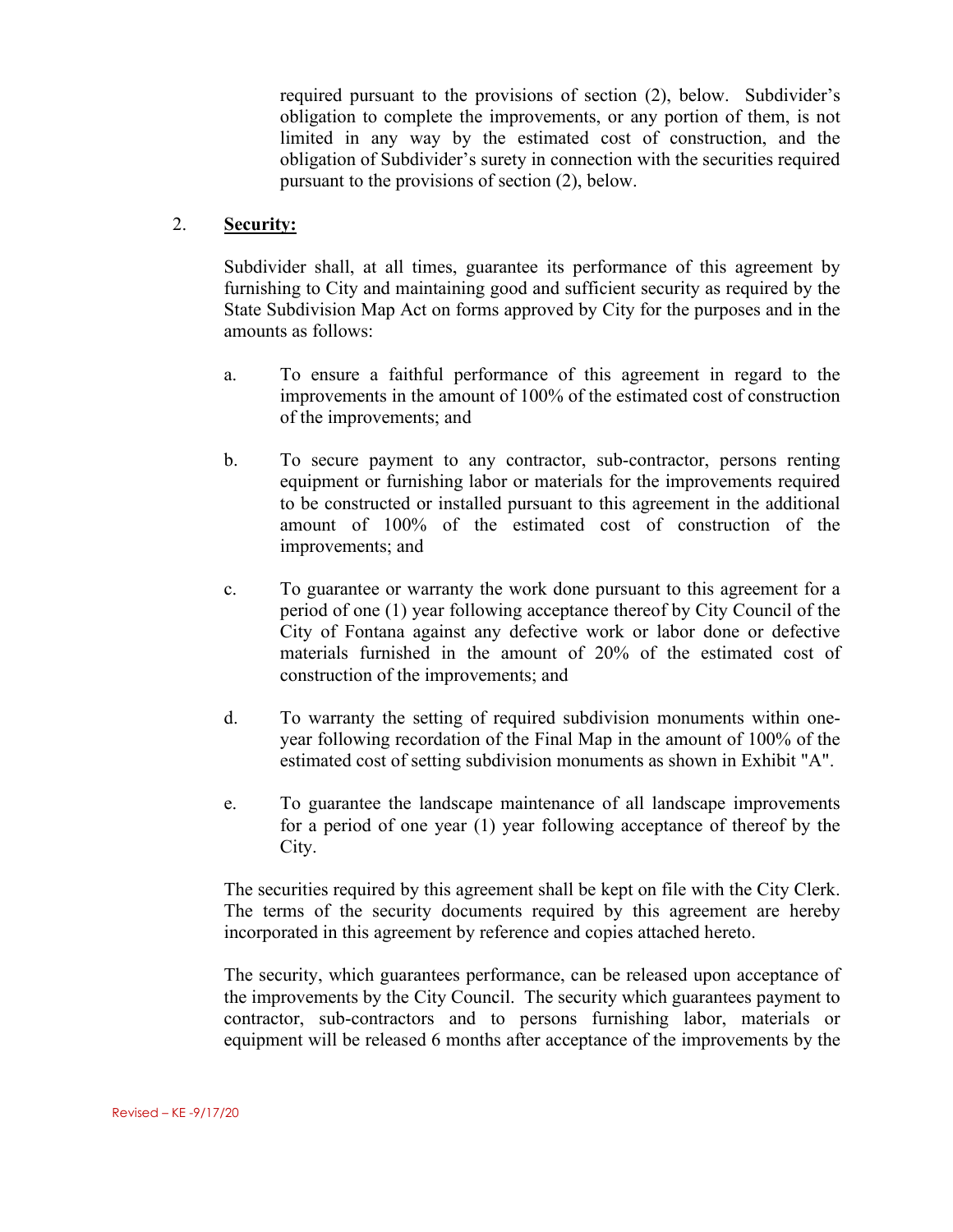City Council, less the total of all claims to which the City has been given proper notice.

Securities may be released upon the final completion and acceptance of the work subject to the provisions herein. The City Council, in its absolute discretion, may release a portion of the security given for faithful performance of the improvement work as the improvement progresses upon application thereof by the Subdivider.

# 3. **Time of Completion:**

All of the required improvements shall be completed within 24 months from the effective date of this agreement. If the work is not completed within the specified time period because of acts of God, the public enemy, the City, or because of fire, flood, epidemic, quarantine restrictions, strikes or freight embargoes, the Subdivider shall be entitled to an extension beyond the specified time period for a period equal to the length of such delay within ten days from the beginning of such delay.

In addition to the extension for the reasons referenced in the foregoing paragraph, Subdivider may submit a written request, Exhibit "B", for a discretionary extension of the time for completion of the improvements to the City Engineer. The City Engineer may grant or reject such extension, in whole or in part or with conditions, in his sole discretion. If an extension of time is granted it shall in no way affect the validity of this contract or release the surety on the securities referenced herein.

In the event that Subdivider fails to complete the improvements within the required period or any approved extension, the City may complete the work and shall be entitled to recover the full cost and expenses thereof from Subdivider, or his surety as herein provided. If City pursues completion of the improvement work, it may require Subdivider, or his surety, to pay the City in advance, sufficient monies to cover the City's cost in completing construction of the improvements.

Any limitations period provided by law related to breach of this Agreement or the terms thereof shall not commence running until Subdivider, or Subdivider's surety pursuant to Section 2 of this Agreement, has provided the City Engineer with written notice of Subdivider's intent to abandon or otherwise not complete the improvements.

#### 4. **Effective Date of Agreement:**

This Agreement shall not become effective unless and until the Subdivision Map has been approved by the City Council of the City of Fontana and also accepted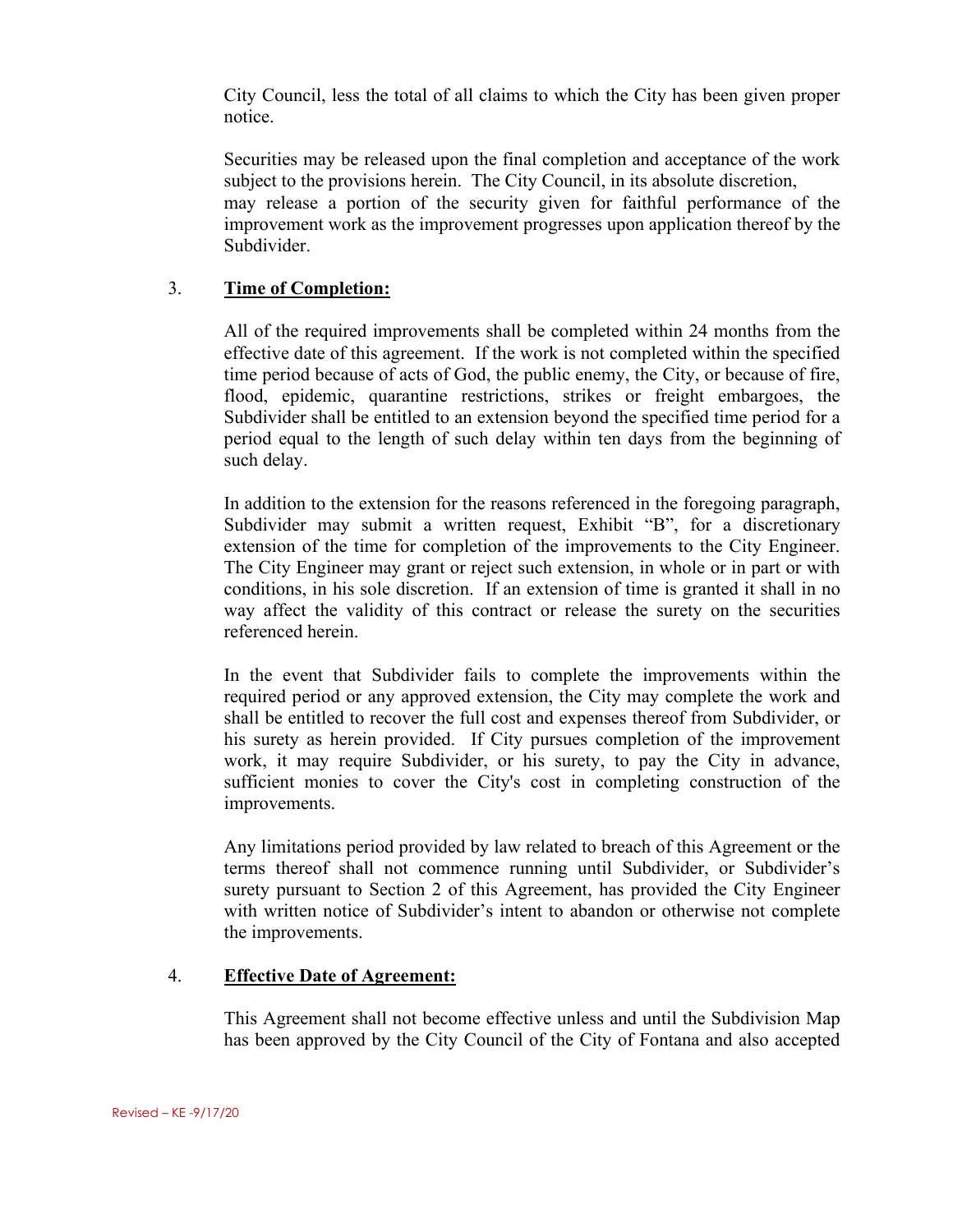the Final Map for recordation by the County Recorder of the County of San Bernardino.

### 5. **Utility Deposits - Statements:**

Prior to the commencement of any work to be performed within the area delineated on the Final Map, the Subdivider must file a written statement with the City Clerk and the City Engineer, signed by the Subdivider, and each public utility involved, to the effect that Subdivider has made all deposits legally required by such public utility for the connection/extension of any and all public serving utilities to be provided to or within the subdivision.

#### 6. **Permits - Compliance with Law:**

Subdivider shall, at Subdivider's expense, obtain all necessary permits and licenses, pay all charges, fees and taxes, and give all necessary and incidental notices to the due and lawful prosecution of the work.

### 7. **Definition and Ownership of Improvements:**

The term "improvements" means: grading, paving, curbs and gutters, pathways, storm drains, sanitary sewers, utilities, drainage facilities, traffic controls, landscaping, street lights, and all other required facilities as shown in detail upon plans, profiles and specifications which have been prepared or are now in final preparation by engineers acting for Subdivider subject to approval by the City Engineer of the City of Fontana. No work on the improvements shall be commenced until plans and/or profiles therefore have been submitted, approved and permitted by the City Engineer. All required public improvements constructed or installed pursuant to this Agreement shall become the sole exclusive property of the City, without payment therefore, upon acceptance of the improvements by the City Council.

# 8. **Obligations of Subdivider:**

Notwithstanding the fact that Subdivider's plans and specifications, completion of the work, and other acts are subject to approval of the City, it is understood and agreed that any approval by the City thereof shall in no way relieve Subdivider of satisfactorily performing all work on the related obligations hereunder. The construction shall be done strictly in accordance with the plans and specifications prepared by Subdivider or its engineer, and as approved by the City as being consistent with the City Code and Standards. Subdivider warrants that its plans and specifications conform as a minimum to all City codes and standards and that they are adequate to accomplish the work in a good workmanlike manner and in accordance with responsible construction practices.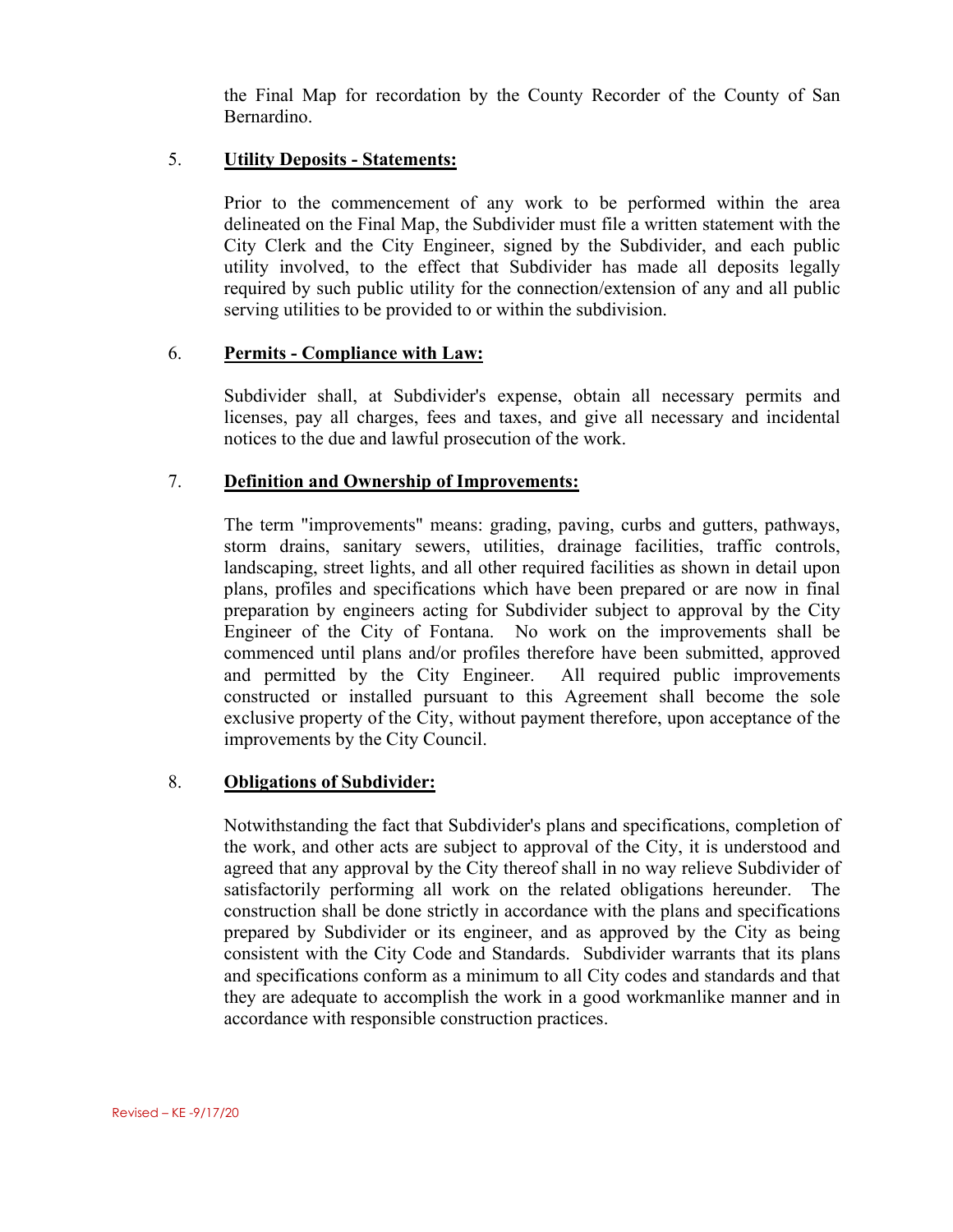#### 9. **Superintendence by Subdivider:**

Subdivider shall personally supervise all work involved in the improvements, or shall designate a competent foreman or superintendent, satisfactory to the City Engineer, to supervise the work at all times during progress, with authority to act for Subdivider. In the event satisfactory superintendence is not being exercised by the Subdivider, the City Engineer may order suspension of all work within the subdivision until the deficiency is adequately corrected.

# 10. **Repair and Replacements:**

Subdivider shall replace, or have replaced, or repair, or have repaired, as the case may be, or pay to the owner the entire cost of replacement or repairs, for all survey monuments or for any and all property damaged or destroyed by reason of any work done hereunder, whether such property be owned by the United States or any agency thereof, or by the City or by any public or private corporation, or by any person whomsoever or by combination of such owners. Any such repair or replacement shall be completed in a reasonable manner and subject to the approval of the City Engineer and affected property owner.

### 11. **Inspection by City:**

Subdivider shall at all times maintain proper facilities and provide safe access for inspection by City to all parts of the work and to the shops where the work is in preparation. The cost of inspections shall be paid by the Subdivider.

#### 12. **Approval by City Engineer.**

All required improvements shall be constructed under the inspection of and subject to approval of the City Engineer. Therefore, it is mutually agreed by the parties hereto that the City Engineer shall have the right to reject any or all of the work to be performed under this contract if such work does not conform to the plans and specifications set forth herein or the City's Codes and standards. Any damage to the improvements (existing or new) that occurs during the course of work performed under this Agreement shall be repaired or replaced, by the Subdivider, to the satisfaction of the City Engineer before the final acceptance of completed work and release of security.

#### 13. **Liability for Performance Injury or Damage:**

Neither the City nor any of its officers or agents shall be liable to Subdivider or its contractors for any error or omission arising out of or in connection with any work to be performed under this contract. Additionally, the City shall not be liable to the Subdivider or to any other person, firm, or corporation whatsoever, for any injury or damage that may result to any person or property by or from any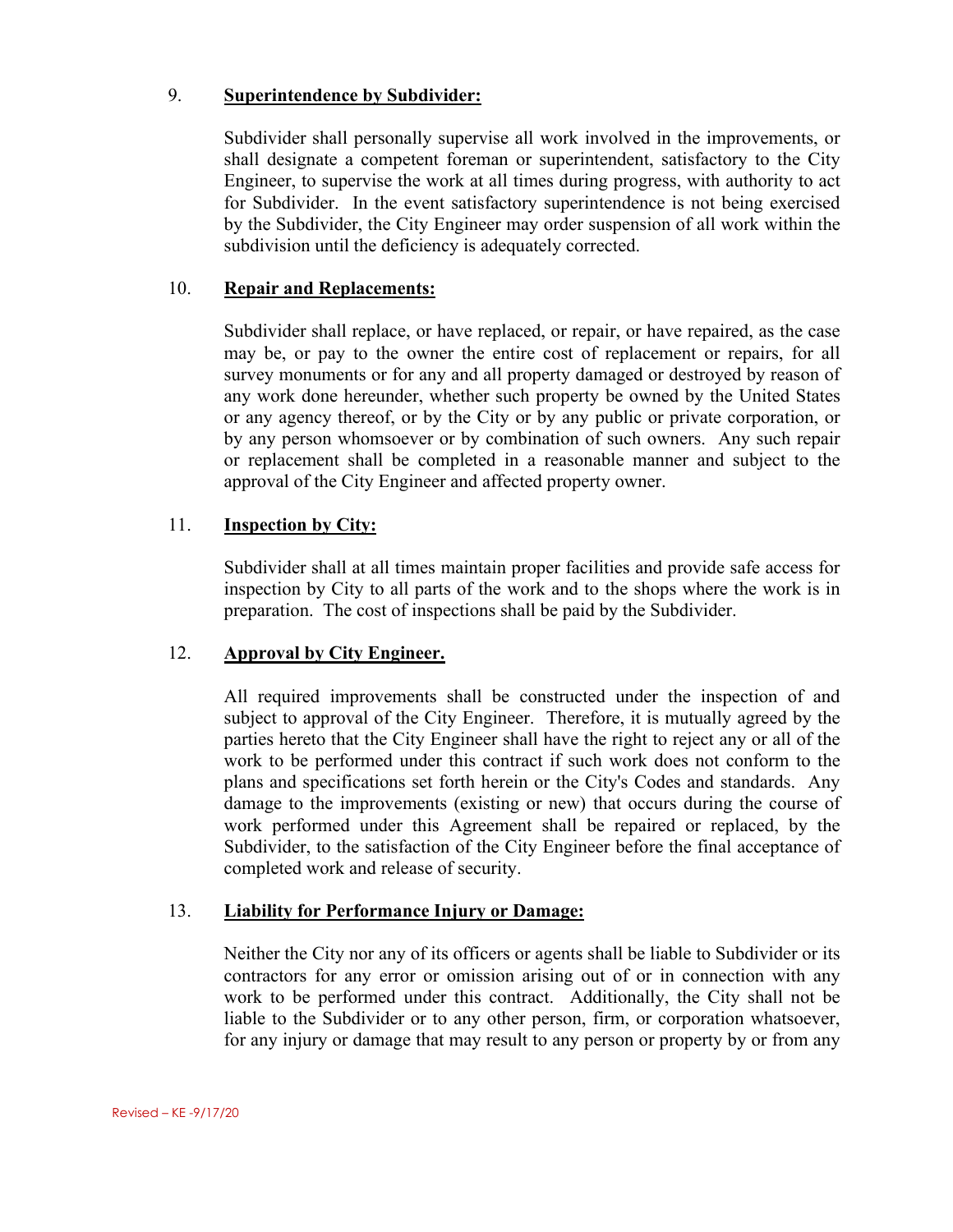cause whatsoever in, on, or about the subdivision of said land covered by this Agreement, or any part thereof.

#### 14. **Indemnification and Release:**

Prior to the commencement of any work pursuant to this contract, Subdivider's contractors shall furnish to City satisfactory evidence of an insurance policy written upon a form and by a company (which meets with the approval of City) insuring City, its officers, agents, and employees against loss or liability which may arise during the work or which may result from any of the work herein required to be done, including all costs of defending and claim arising as a result thereof. Minimum liability and property damage insurance shall not be less than \$250,000 for all damages arising out of bodily injury to a death of one person and not less than \$1,000,000 for all damages arising out of bodily injuries to or death of more than one person in any occurrence; and not less than \$250,000 for all damages and/or destruction of property in any one occurrence and not less than \$500,000 for all damages and/or destruction of property during the policy period. Such policy shall be in favor of Subdivider or its contractors and of the City, its officers, agents, and employees and shall be maintained in full force and effect during the life of this contract. The policy shall state by its terms and by an endorsement that it shall not be cancelled until City shall have had at least ninety (90) days' notice in writing of such cancellation.

The Subdivider hereby releases and agrees to indemnify and save the City harmless from and against any and all injuries to and deaths of persons and injuries to property, and all claims, demands, costs, loss, damage and liability, howsoever the same may be caused and whensoever the same may appear, resulting directly or indirectly from the performance or non-performance of any of or all work to be done in and upon premises adjacent thereto pursuant to this Agreement, and also from any and all injuries to and deaths of persons and injuries to property or other interests and all claims, demands, costs, loss, damage, and liability, howsoever same may be caused and whensoever the same may appear, either directly or indirectly made or suffered by the Subdivider, the Subdivider's agents, employees, and sub-contractors, while engaged in the performance if the work.

#### 15. **Liability of Subdivider:**

The Subdivider agrees that the use for any purpose and by any person of any and all of the streets, easements and improvements herein specified shall be at the sole and exclusive risk of the Subdivider at all times prior to final acceptance by the City of the completed street and other improvements thereon and therein; provided that acceptance by the City shall in no way eliminate or lessen any of Subdivider's obligations or undertakings contained in this Agreement. The issuance of any occupancy permits (if granted) by the City for buildings located within the subdivision shall not be construed in any manner to constitute an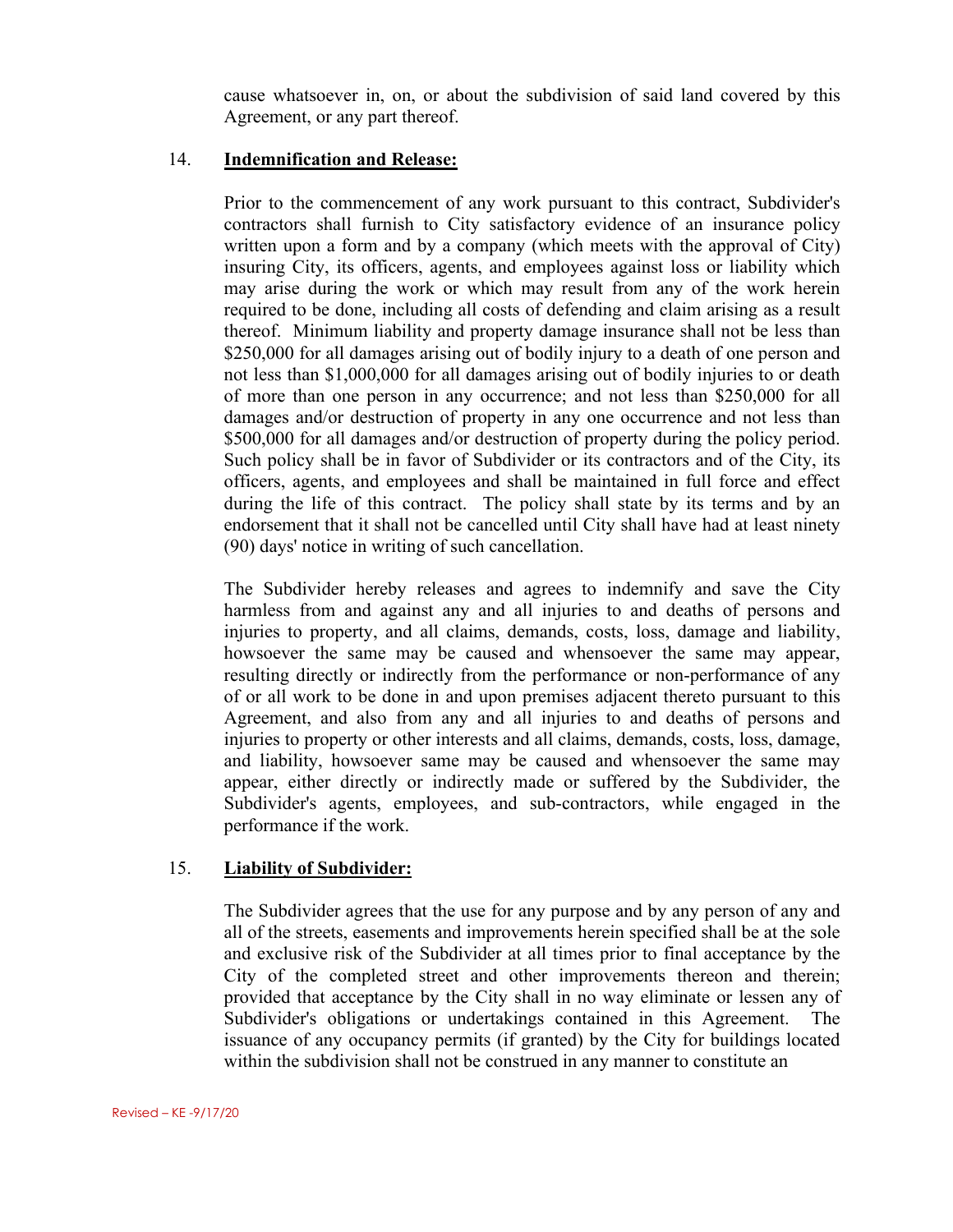acceptance and approval of any or all of the required improvements in said subdivision.

#### 16. **Relationship of Contractors:**

It is hereby mutually covenanted and agreed by the parties hereto that Subdivider's contractors are not agents of the City, if any, are those of independent contractors.

### 17. **Repair or Reconstruction of Defective Work:**

If, within a period of up to one year after City Council acceptance of the improvement work performed under this Agreement, any of the improvements for work done under this Agreement fails to fulfill any of the requirements of this Agreement, or the specifications referred to herein, Subdivider shall without delay and without any cost to the City (upon receipt of written notice from the City), repair or replace or reconstruct any defective of otherwise unsatisfactory part or parts of the work or structure. Should Subdivider fail to act promptly or in accordance with this requirement, or should the exigencies of the case require repairs or replacements to be made before Subdivider can be notified, City may, at its own option, make the necessary repairs or replacements or perform the necessary work and offset that amount against any security pledged by Subdivider for faithful performance, labor and materials, or warranty obligations under this agreement.

#### 18. **Warranty:**

Without limiting the foregoing, Subdivider warrants and guarantees: materials used and workmanship performed on said work for a period of one (1) year after completion and acceptance thereof by the City, and the setting of all required Final Map monuments.

# 19. **Assignment:**

This agreement shall not be assignable by Subdivider without written consent of City.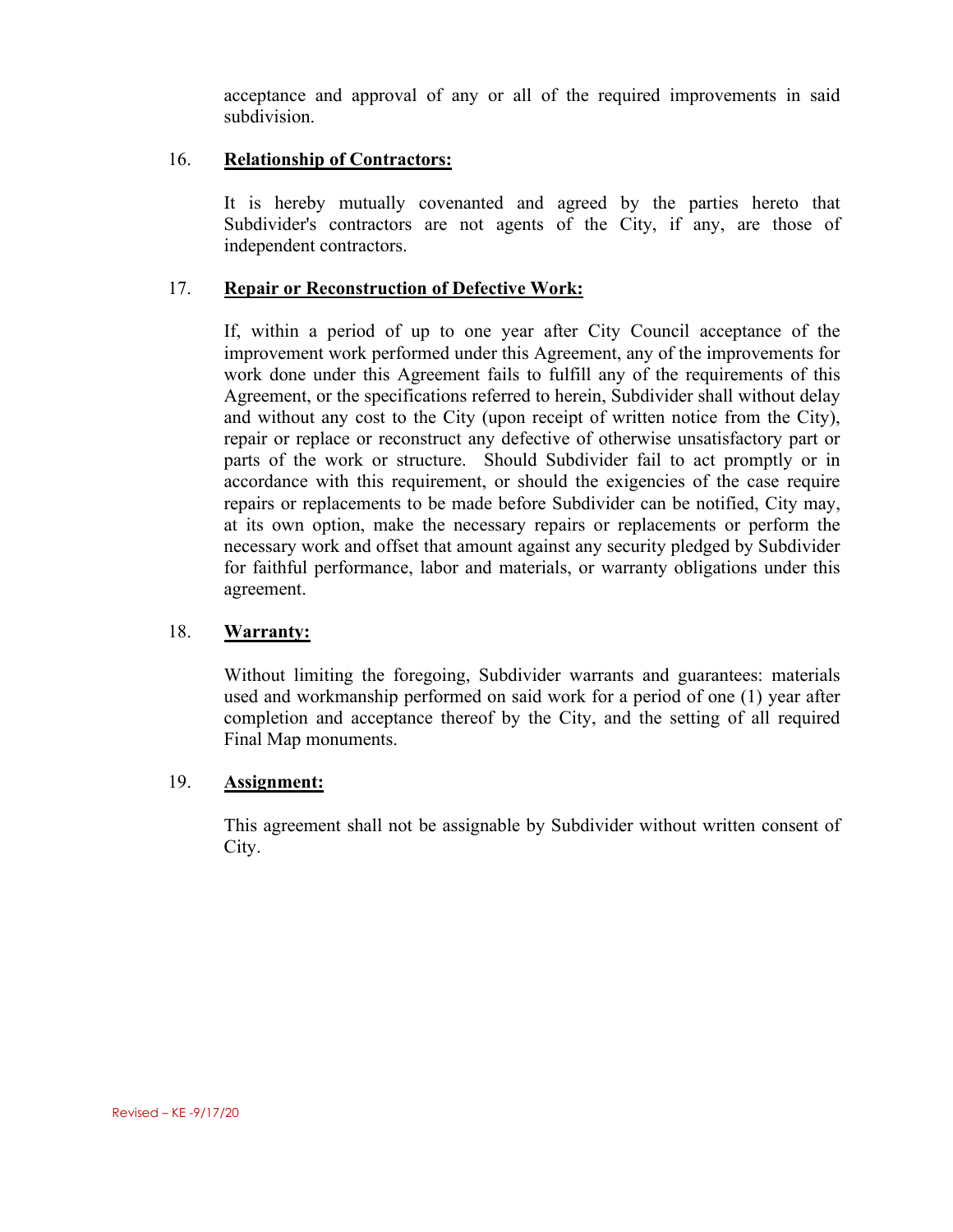**IN WITNESS WHEREOF,** this agreement shall for all purposes be deemed an original thereof, having been duly executed by the Subdivider herein named on the day of  $\frac{1}{20}$ , 20 being duly signed by its undersigned representative(s) pursuant to authority of its governing body.

#### **SUBDIVIDER CITY OF FONTANA**

By: By:

By: Mark Denny, City Manager

By: Attest:

Attest: Tonia Lewis, City Clerk

APPROVED AS TO FORM:

By:

Ruben Duran, City Attorney

APPROVED AS TO CONTENT:

By:

Ricardo Sandoval, City Engineer

Attachments: (1) Exhibit "A" – Cost Estimate (2) Exhibit "B" – Time Extension (3) Securities

Revised – KE -9/17/20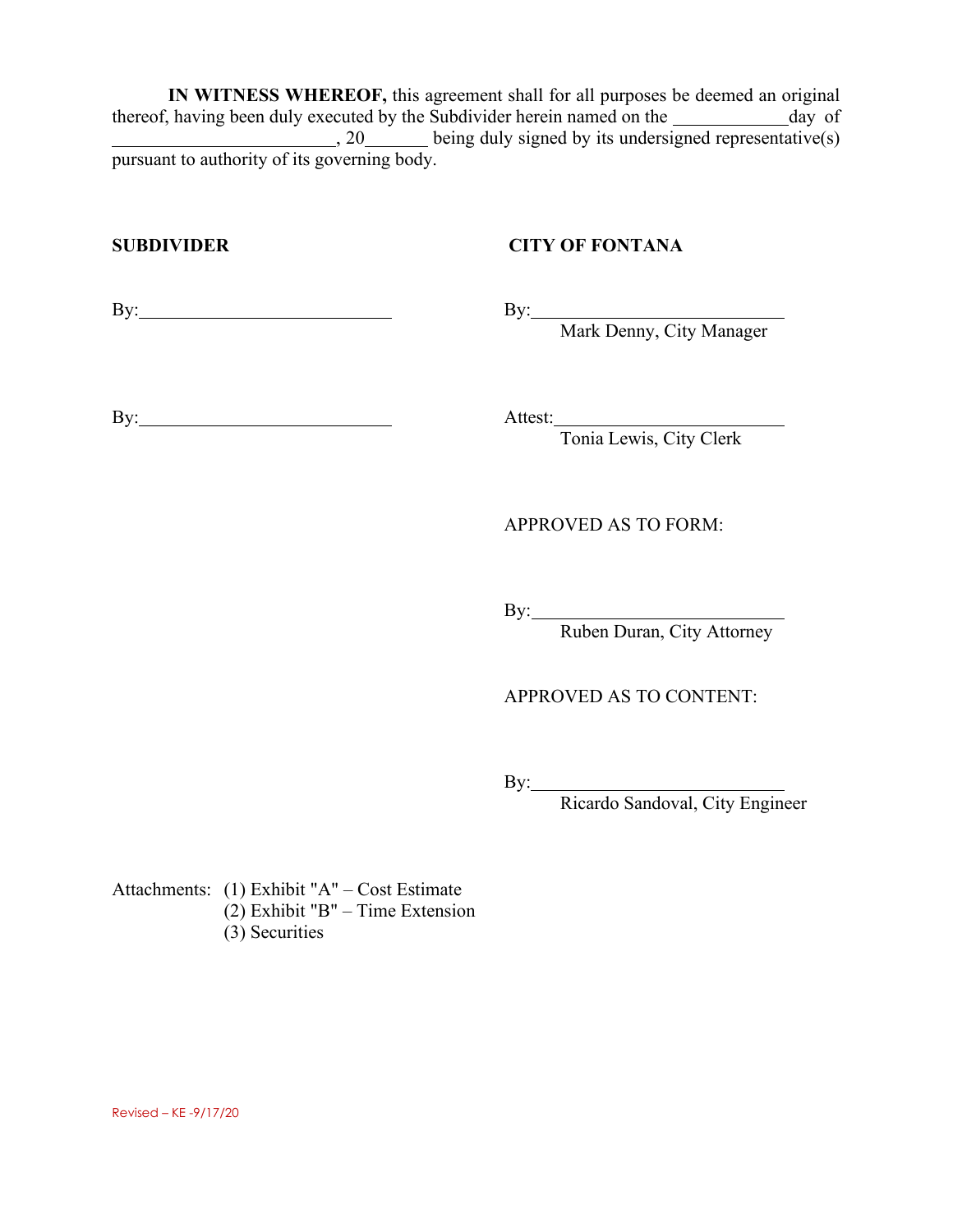Exhibit "A"

# **INSERT ENGINEER'S COST ESTIMATE IN THIS SPOT**

Revised – KE -9/17/20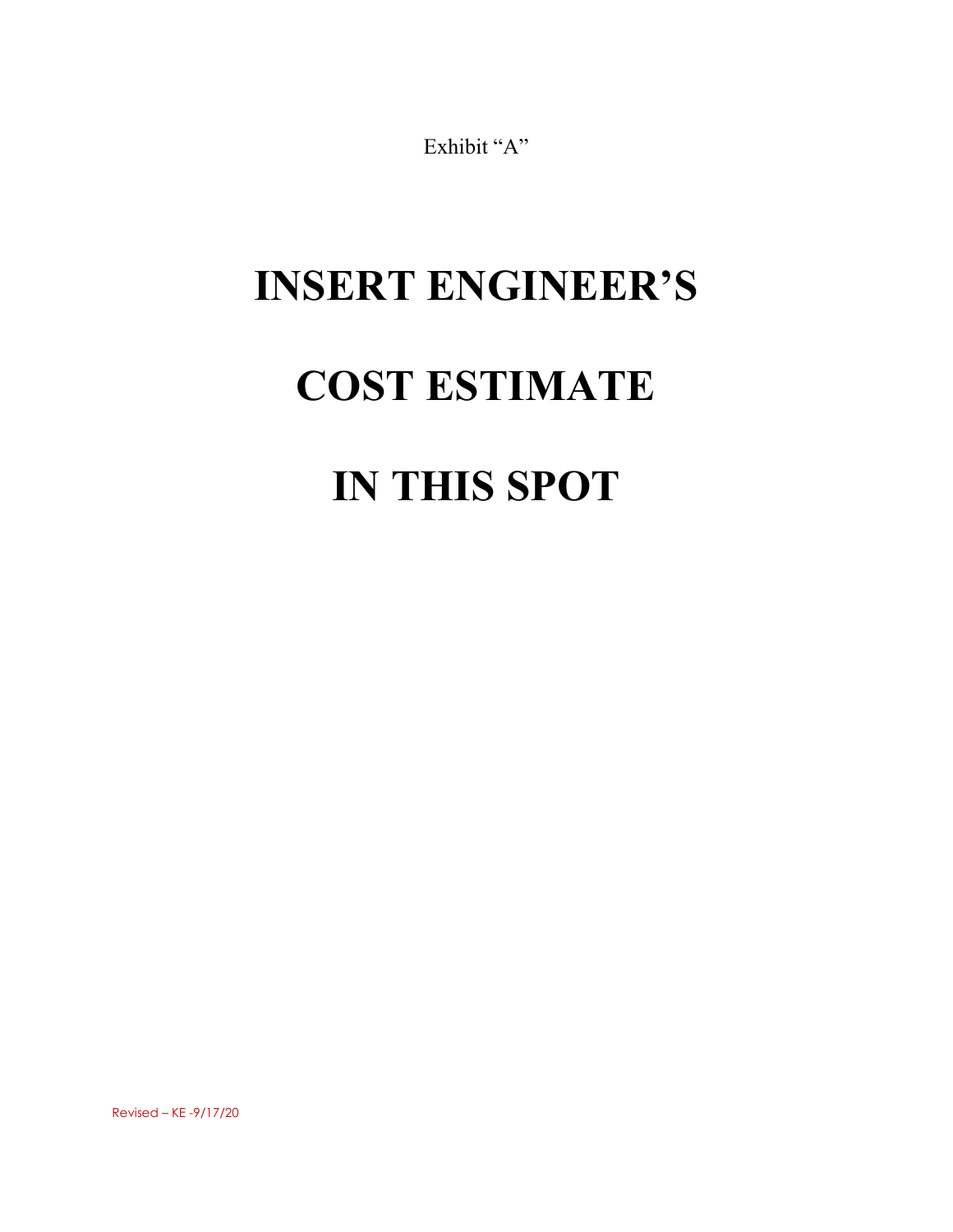# **SUBDIVISON IMPROVEMENT AGREEMENT**

**Tract Map No.:** 

Exhibit "B"

| (Subdivider's name here)         |                                                                                                                       |  |
|----------------------------------|-----------------------------------------------------------------------------------------------------------------------|--|
|                                  | am the owner of the property to which this Request is being made for of a Time Extension for                          |  |
|                                  |                                                                                                                       |  |
|                                  |                                                                                                                       |  |
| Name:                            |                                                                                                                       |  |
| Subdivider's Signature:          |                                                                                                                       |  |
| Subdivider's Address:            | <u> 1980 - Johann Stoff, deutscher Stoff, der Stoff, der Stoff, der Stoff, der Stoff, der Stoff, der Stoff, der S</u> |  |
|                                  |                                                                                                                       |  |
| Date:                            | <u> 1989 - Johann Stein, mars an de Britannich (b. 1989)</u>                                                          |  |
| (Attached Notary Acknowledgment) |                                                                                                                       |  |
|                                  |                                                                                                                       |  |

#### **CITY OF FONTANA**

BY: D

Ricardo Sandoval, City Engineer

| ╮<br>$\mathbf{A}$<br>TТ<br>ш<br>JA. |  |
|-------------------------------------|--|
|                                     |  |

[ ] DENY

[ ] APPROVED

NEW DATE: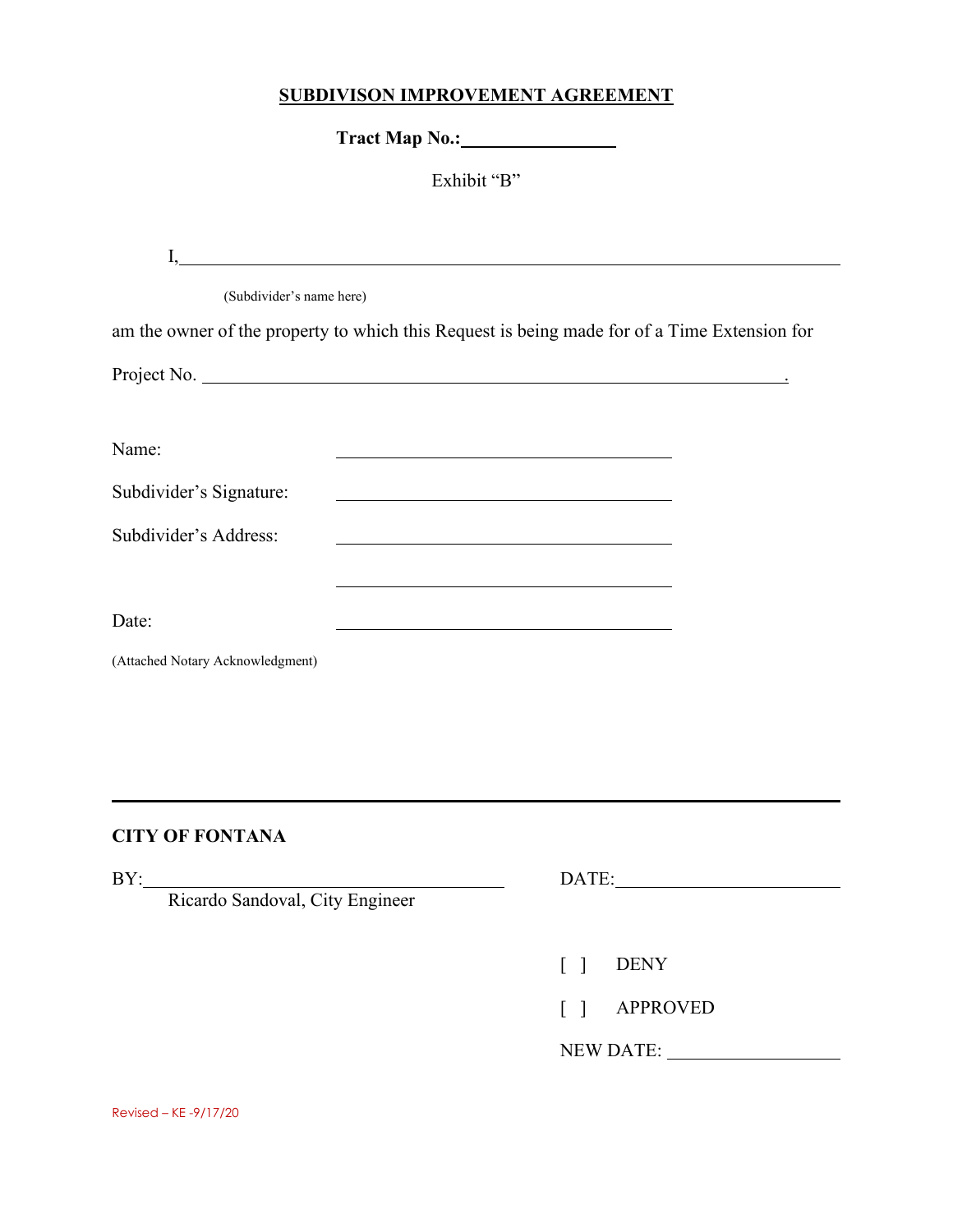Bond No. Premium \$

#### **SECURITY BOND FOR FAITHFUL PERFORMANCE OF SUBDIVISION AGREEMENT**

#### **Tract Map No.:**

**WHEREAS,** the City Council of the City of Fontana, State of California, and,

 ("Principal") have entered into an agreement dated \_\_\_\_\_\_\_\_\_\_\_\_(the "Agreement") which is incorporated herein by reference, in which Principal has agreed to construct, install and complete certain designated public improvements; and

**WHEREAS,** under the terms of the Agreement, Principal is required to file before commencing work a good and sufficient payment bond with the City of Fontana to secure faithful performance of the terms of the Agreement.

**NOW, THEREFORE,** Principal and the undersigned as corporate surety, are held and firmly bound unto the City of Fontana in the sum of (\$ ), to assure faithful performance of all terms and conditions of the Agreement.

This bond shall be and remain in full force and effect, and shall indemnify and hold harmless the City of Fontana, its officers, agents and employees until all terms, covenants, provisions and conditions of the Agreement, and any agreed upon alterations or additions thereto, are fully and well met and performed by the Principal, his or its heirs, executors, administrators, successors or assigns, to the satisfaction of the City of Fontana in the time and manner specified in the Agreement. Upon fulfillment of the obligations set forth in the Agreement as specified above, this obligation bond shall become null and void.

As part of the obligation secured hereby, Principal shall pay, in addition to the face amount of this bond, all costs and reasonable expenses and fees including reasonable attorney's fees, incurred by the City of Fontana in successfully enforcing such obligation, as may be awarded by a court of competent jurisdiction in any judgement upon this bond.

The surety hereby stipulates and agrees that no change, extension of time, alteration or addition to the terms of the Agreement or the specifications accompanying it shall in any manner affect its obligation on this bond and surety hereby waives notice of any such change, alteration or addition.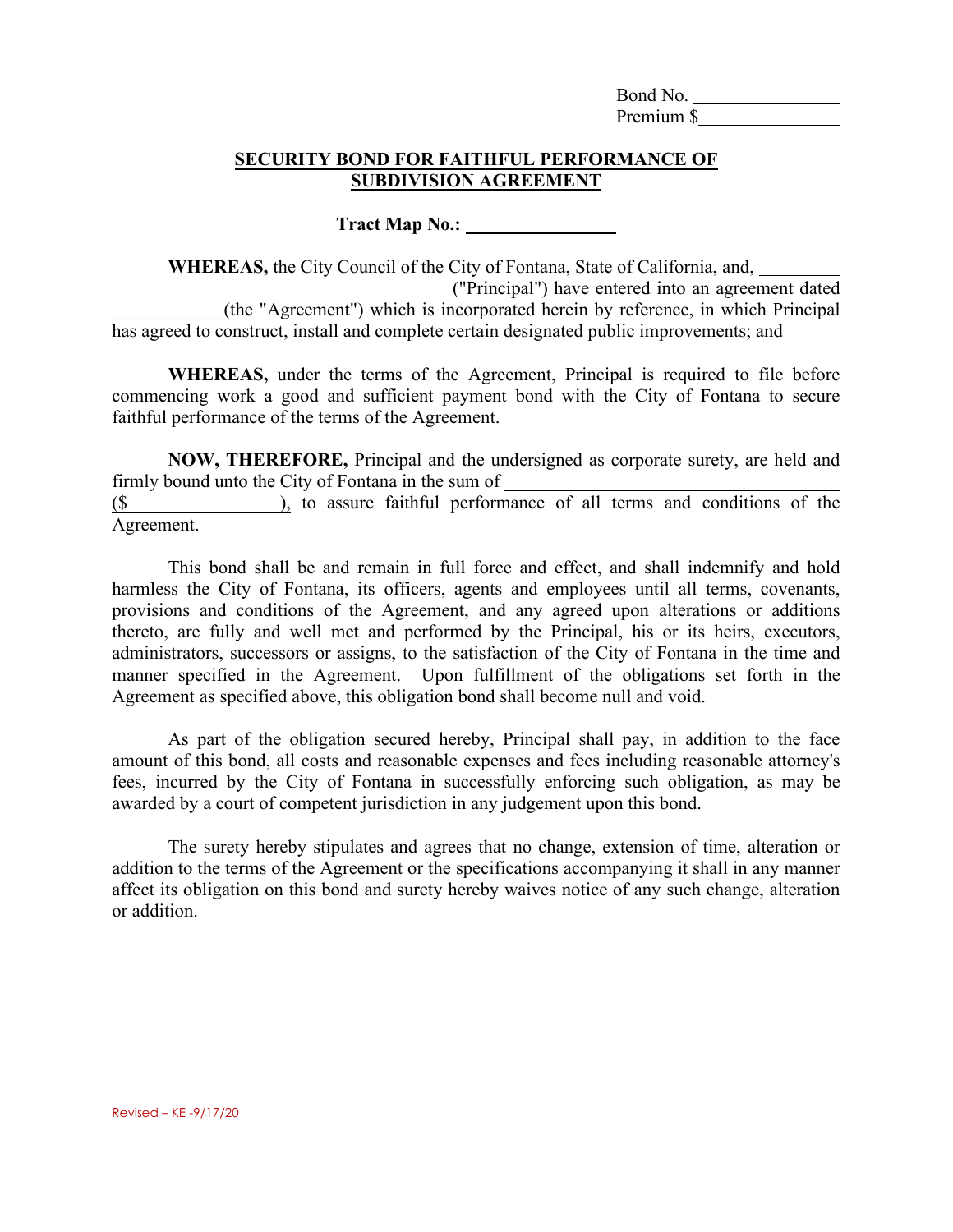**IN WITNESS WHEREOF,** this instrument, for all purposes as deemed an original, having been duly executed by the Principal and Surety, as evidenced by the signatures of their duly authorized representatives whose signatures appear below, on this \_\_\_\_ day of\_\_\_\_\_  $,20$   $.$ 

PRINCIPAL

(NOTARIZATION AND SEAL)

SURETY

 $\overline{a}$ 

 $\overline{a}$ 

(NOTARIZATION AND SEAL)

**NOTE:** Please Attach Notary Acknowledgement and Power of Attorney.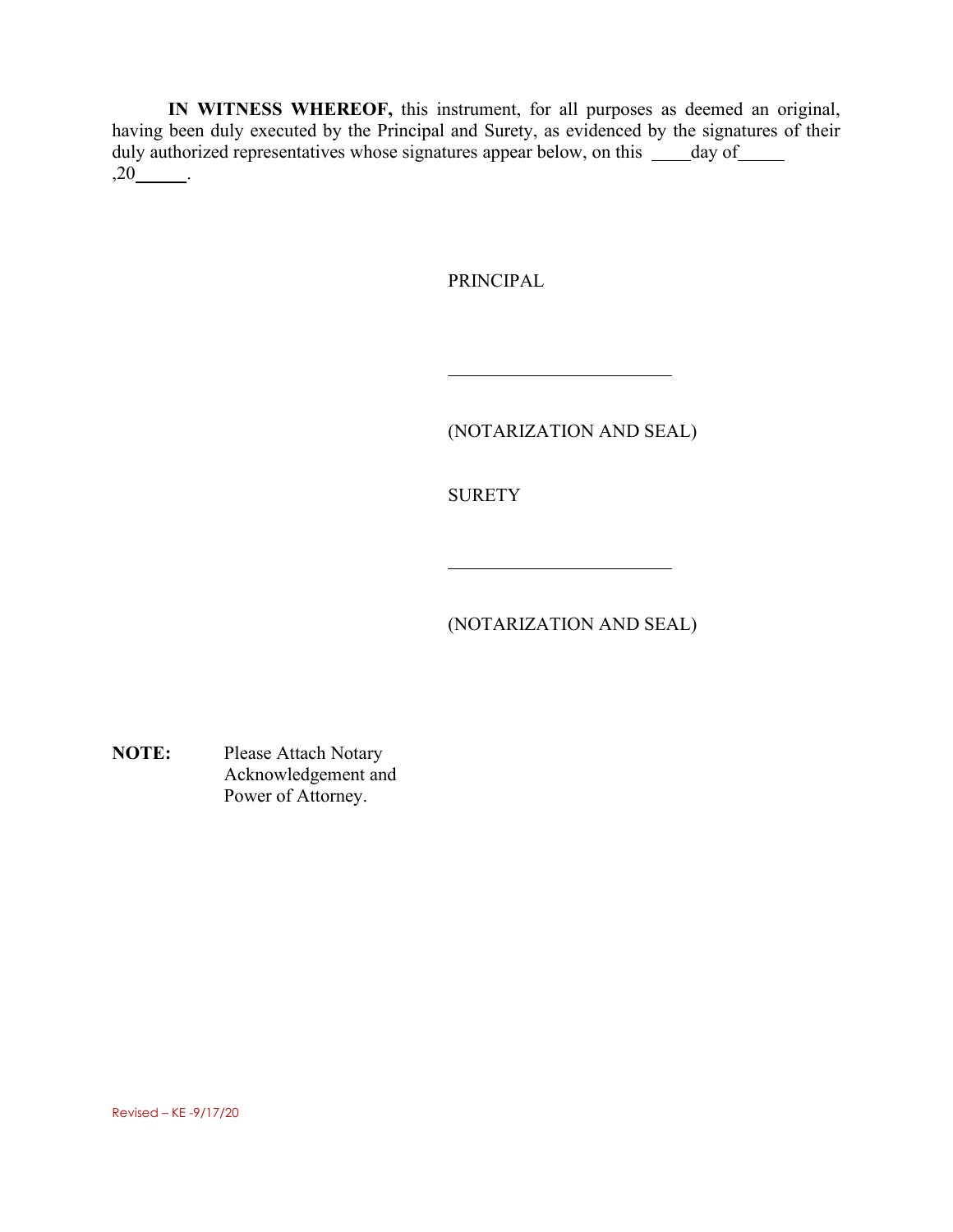Bond No. Premium \$

### **SECURITY BOND FOR LABOR AND MATERIALS OF SUBDIVISION AGREEMENT**

# **Tract Map No.:**

**WHEREAS,** the City Council of the City of Fontana, State of California, and ("Principal") have entered into an agreement dated

(the "Agreement") which is incorporated herein by reference, in which Principal has agreed to construct, install and completed certain designated public improvements; and

**WHEREAS,** under the terms of the Agreement, Principal is required to file before commencing work a good and sufficient payment bond with the City of Fontana to secure the claims allowed in California Civil Code Sections 3082 et seq.

**NOW, THEREFORE,** Principal and the undersigned as corporate surety, are held firmly bound unto the City of Fontana and all contractors, subcontractors, laborers, material men and other persons employed in the performance of the Agreement and referred to in the above referenced sections of the Code of Civil Procedure in the sum of

(\$ ) materials furnished or labor performed of any kind under the Agreement, or for amounts due under the Unemployment Insurance Act with respect to such work or labor, that said surety will pay the sum in an amount not exceeding this amount herein set forth above, and in the event legal action is brought upon this bond, the surety will pay, in addition to the face amount of this bond, such costs and reasonable expenses and fees, including reasonable attorney's fees, incurred in successfully enforcing this obligation, as may be awarded and fixed by a court of competent jurisdiction in any judgement entered.

It is hereby expressly stipulated and agreed that this bond shall insure to the benefit of all persons, companies, and corporations entitled to file claims pursuant to Section 3082 et sec. of the California Civil Code.

This bond shall be and remain in full force and effect until all terms and conditions of the Agreement are fully met and performed by the Principal, his or its heirs, executors, administrators, successors or assigns, to the satisfaction of the City of Fontana. Upon fulfillment of the obligations set forth in the Agreement as specified above, this obligation bond shall become null and void.

The surety hereby stipulates and agrees that no change, extension of time, alteration to the terms of the Agreement or the specifications accompanying it shall in any manner affect its obligation on this bond and surety hereby waives notice of any such change, alteration or addition.

Revised – KE -9/17/20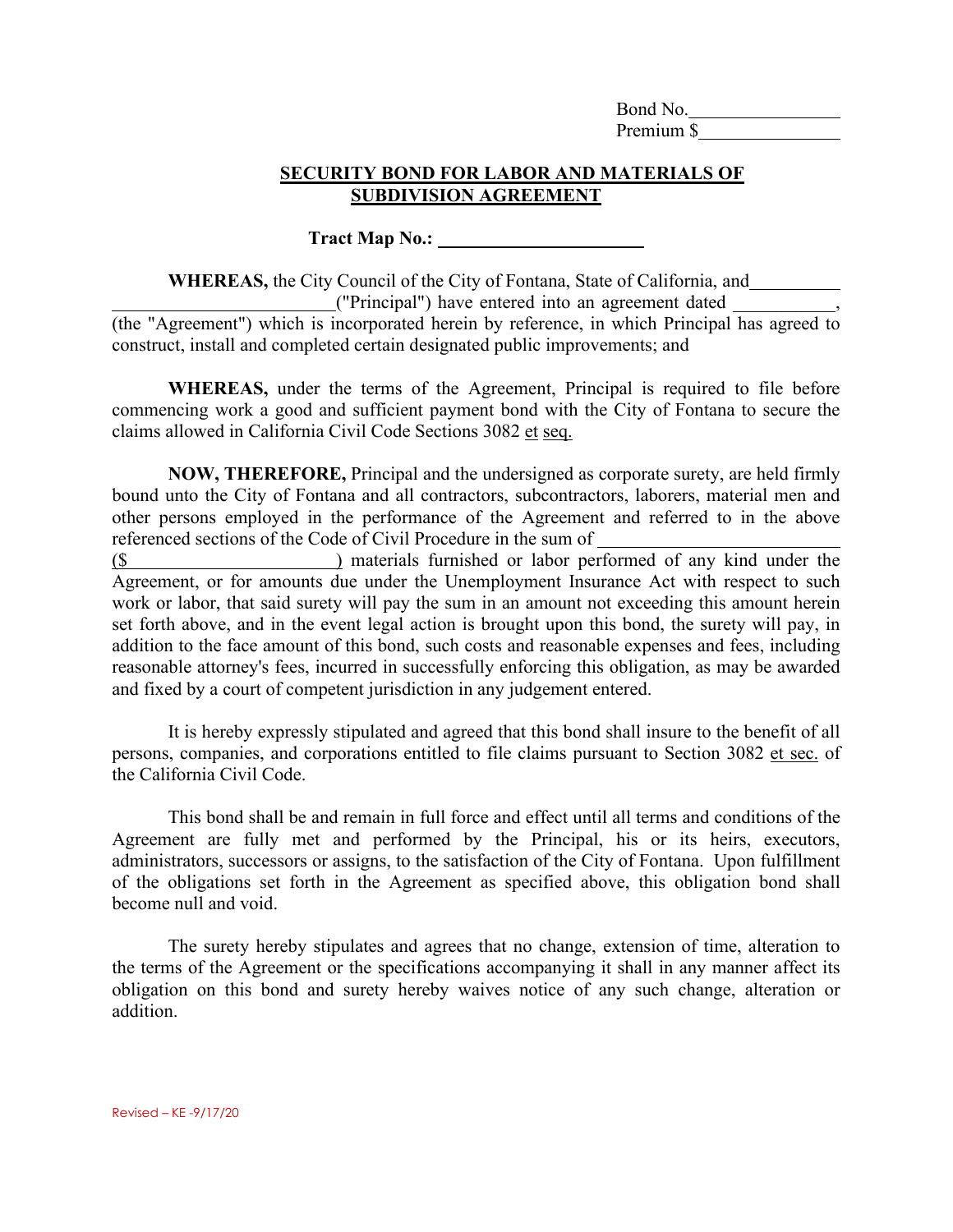**IN WITNESS WHEREOF,** this instrument, for all purposes be deemed an original having been duly executed by the Principal and Surety, as evidenced by the signatures of their duly authorized representatives whose signatures appear below, on this \_\_\_\_\_\_\_ day of \_\_\_\_\_\_  $\frac{1}{20}$ , 20

PRINCIPAL

(NOTARIZATION AND SEAL)

**SURETY** 

 $\overline{a}$ 

 $\overline{a}$ 

(NOTARIZATION AND SEAL)

**NOTE:** Please Attached Notary Acknowledgement and Power of Attorney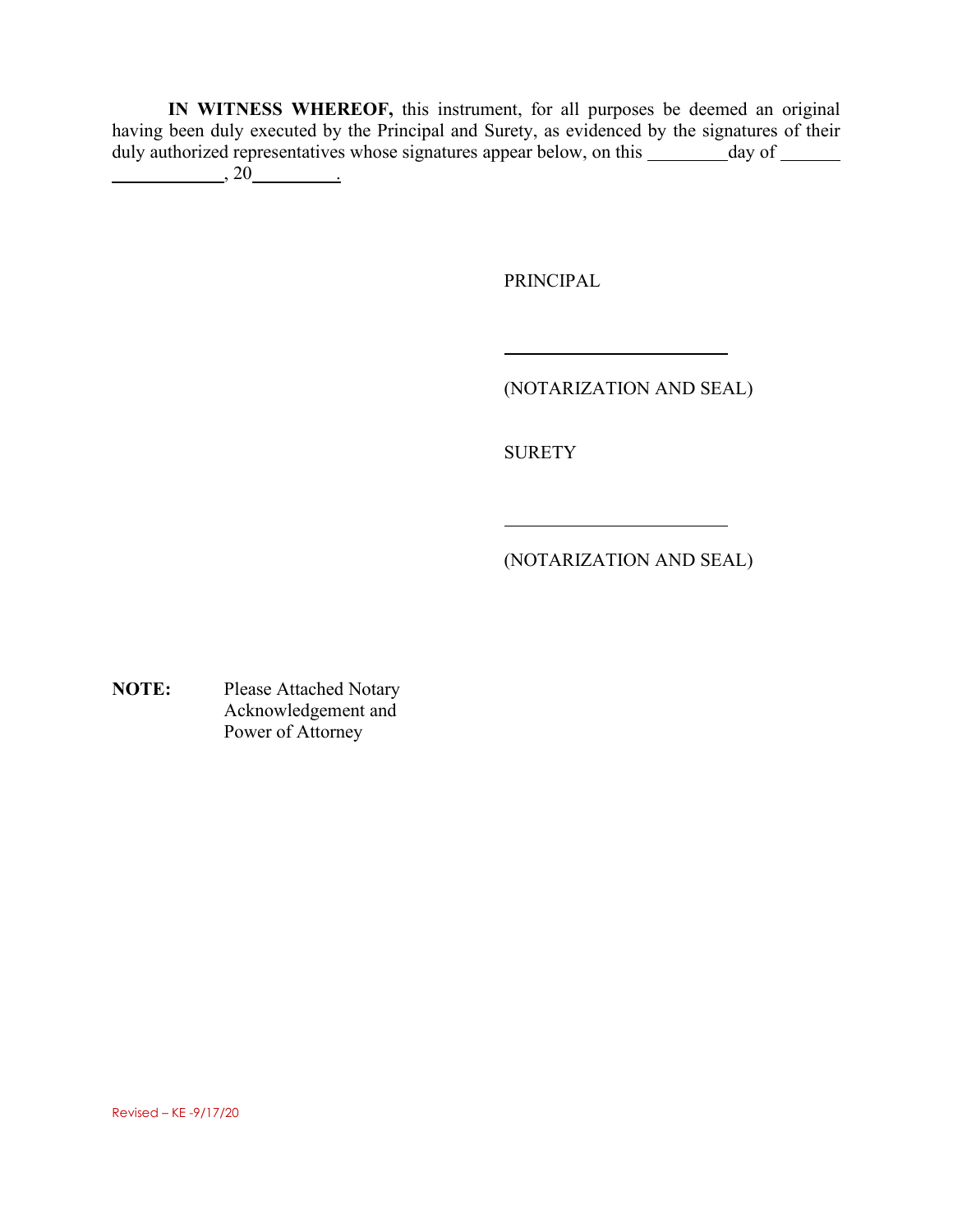| Bond No.   |  |
|------------|--|
| Premium \$ |  |

#### **SUBDIVISION WARRANTY OBLIGATION BOND**

**Tract Map No.:** 

**WHEREAS,** The City Council of the City of Fontana, State of California, and,

 ("Principal") have entered into an agreement dated \_\_\_\_\_\_\_\_\_\_(the "Agreement") which is incorporated herein by referenced, in which Principal has agreed to warrant and guarantee the installation and maintenance of certain designated public improvements; and

**WHEREAS,** under the terms of the Agreement, Principal is required **to file before acceptance of improvements** by the City of Fontana a good and sufficient payment bond with the City of Fontana to secure the performance of its warranty and guarantee obligation under the Agreement.

**NOW, THEREFORE,** Principal and the undersigned as corporate surety, are held firmly bound unto the City of Fontana in the sum of

(\$ ) to secure the warranty and guarantee of Principal against any defective work or labor or material furnished in connection with the installation and maintenance of the public improvements required by the Agreement.

This bond shall be and remain in full force and effect, and shall indemnify and hold harmless the City of Fontana, its officers, agents and employees until all warranty or guarantee time periods required under the Agreement following performance of all terms, covenants, provisions and conditions of the Agreement, and any agreed upon alterations or additions thereto have expired as to the Principal, his or its heirs, executors, administrators, successors or assigns. Upon fulfillment of the obligations set forth in the Agreement as specified above, this obligation bond shall become null and void.

As a part of the obligation secured hereby, Principal shall pay, in addition to the face amount of this bond, all costs and reasonable expenses and fees including reasonable attorney's fees incurred by the City of Fontana in successfully enforcing this obligation, as may be awarded by a court of competent jurisdiction in any judgement upon this bond.

The surety hereby stipulates and agrees that no change, extension or time, alteration or addition to the terms of the Agreement or the specifications accompanying it shall in any manner affect its obligation on this bond and surety hereby waives notice of any such change, alteration or addition.